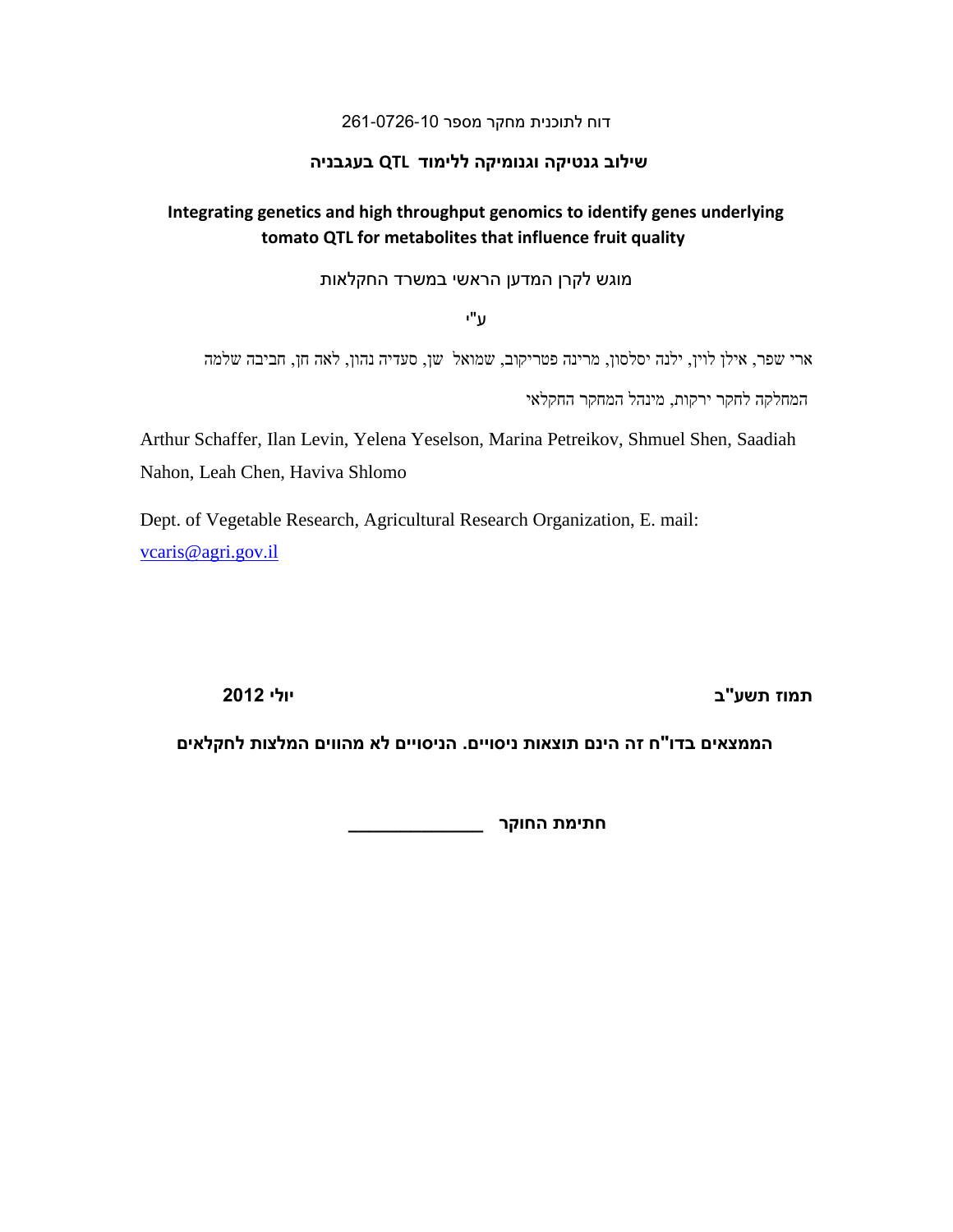**תקציר** :

הצלחנו בשנה השלישית להשיג את מטרות התוכנית. ביצענו אנליזה טרנסקרופטומית על פירות של קוים הקובע היחס בין פרוקטוז לגלוקוז בפרי והגדרנו את גבולות המחדר. צמחים FGRכמעט אקזוגניים לגן טרנסגניים לאחד המועמדים הראו שהגן הקובע את התכונה הוא נמצא על ידו וצמחים טרנסגניים למועמד FGRהשני נמצאים בשלבי הכנה. גם פיתחנו אוכלוסיות וסמנים למיפוי העדין של גם מודיפיאר ל ואוכלוסיית המיפוי נמצאים עכשיו בבדיקה. מיפינו כ06 גנים של מטבוליזם של חומצות אורגניות . גם והפירות הועברו לשותפים באנגליה PIMPINELLIFOLIUM המבוסס על מין הבר RILגידלנו אוכלוסיית לבדיקת ההרכב המטבולי של האוכלוסייה.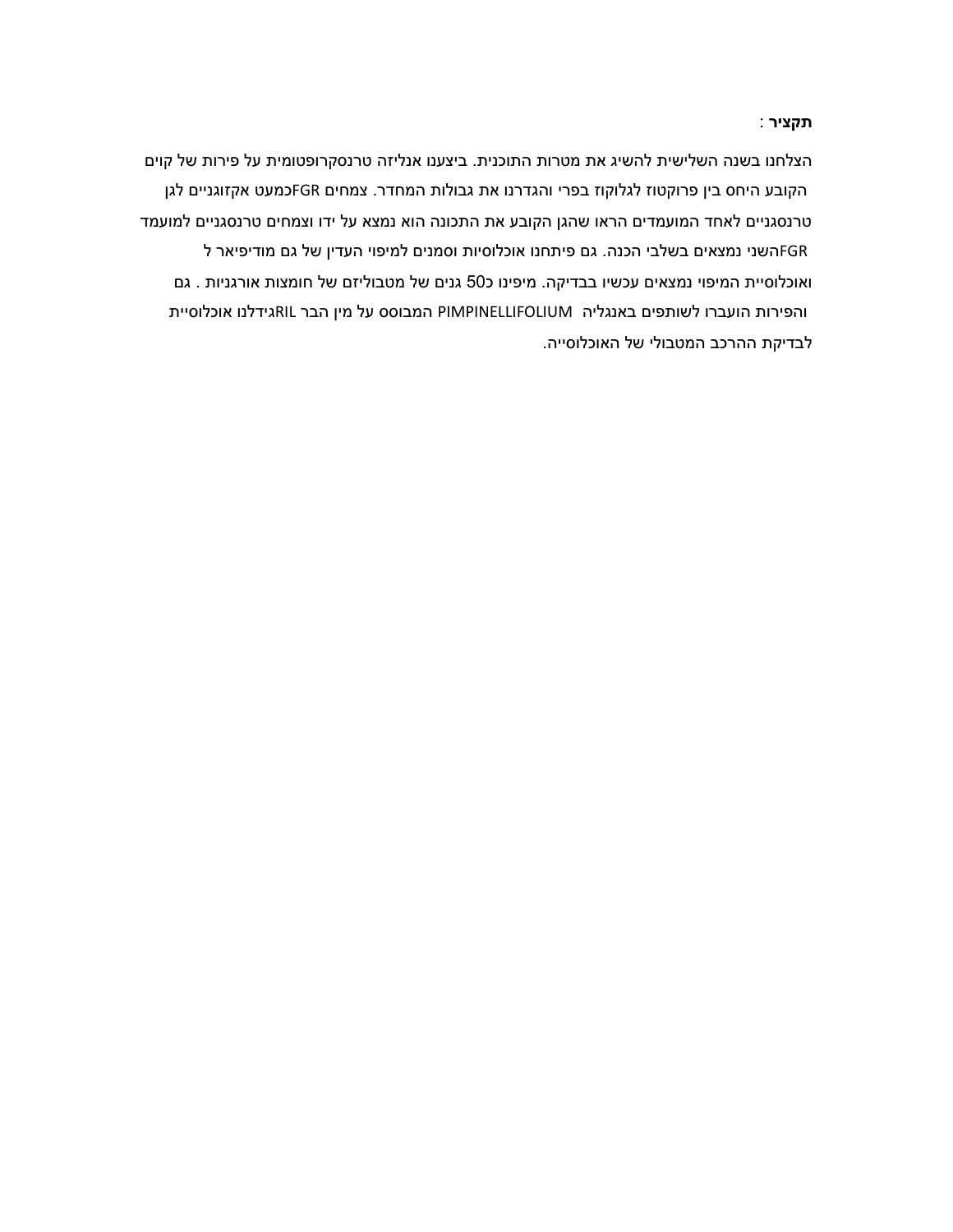#### Summary final report by the coordinator, Prof. Graham Seymour, University of Nottingham

Fruits are an important part of the human diet. Low fruit and vegetable intake is recognised as a major factor for increased risk of heart disease and certain cancers. Quality and health attributes are linked to molecular and biochemical changes in fruits during development and ripening. Some of the most important changes in fruit quality involve the accumulation of primary and secondary such as sugars and acids which influence taste and carotenoids and phenylpropanoids that impact nutritional quality. Tomato is the most widely consumed fruit, with a global value in excess of \$30 bn. It has become the model for studying the development and ripening of fleshy fruits and a wealth of genetic and genomic resources are available. The aim of the project was to understand the molecular mechanisms controlling the formation of primary and secondary metabolites responsible for tomato fruit quality traits and harness natural variation for the benefit of the European consumer. The multinational consortium which included a global biotechnology company targeted quantitative trait loci (QTL) involved in primary and secondary metabolite accumulation using new micro introgression lines from wild tomato species genetic resources and a range of tomato mutants and transgenic approaches.

Genes controlling sugar metabolism and especially the relationship between fructose and glucose levels in tomato were major targets with the aim being to enhance sweetness by elevating fructose or sucrose levels. A candidate sugar transporter gene underlying an *S. pennellii* QTL controlling fruit fructose / glucose ratio on Chr 4 was identified. Also another fructose / glucose ratio QTL on Chr 6 and a sucrose accumulator on Chr 12 were fine mapped. Malate was shown to play a crucial role in tomato starch metabolism and be important in postharvest properties of fruits. A tomato malate QTL on Chr 3 was resolved and metabolite analysis continues for candidate gene nomination. Another focus was the accumulation of branched chain amino acids (BCAA) in tomato that are essential components of the human diet and involved in volatile flavour generation. This involved characterisation of the BCAA transferase gene family and identification and functional testing of an isopropylmalate dehydrogenase underlying a BCAA QTL.

Tomato fruit contain a wealth of secondary metabolites that are important in a healthy diet and protect against cardiovascular disease and certain cancers. A novel lycopene QTL on Chr 2 was resolved and candidate genes identified by expression analysis. Additional candidate genes under new QTLs for beta-carotene and alpha-tocopherol have also been identified. The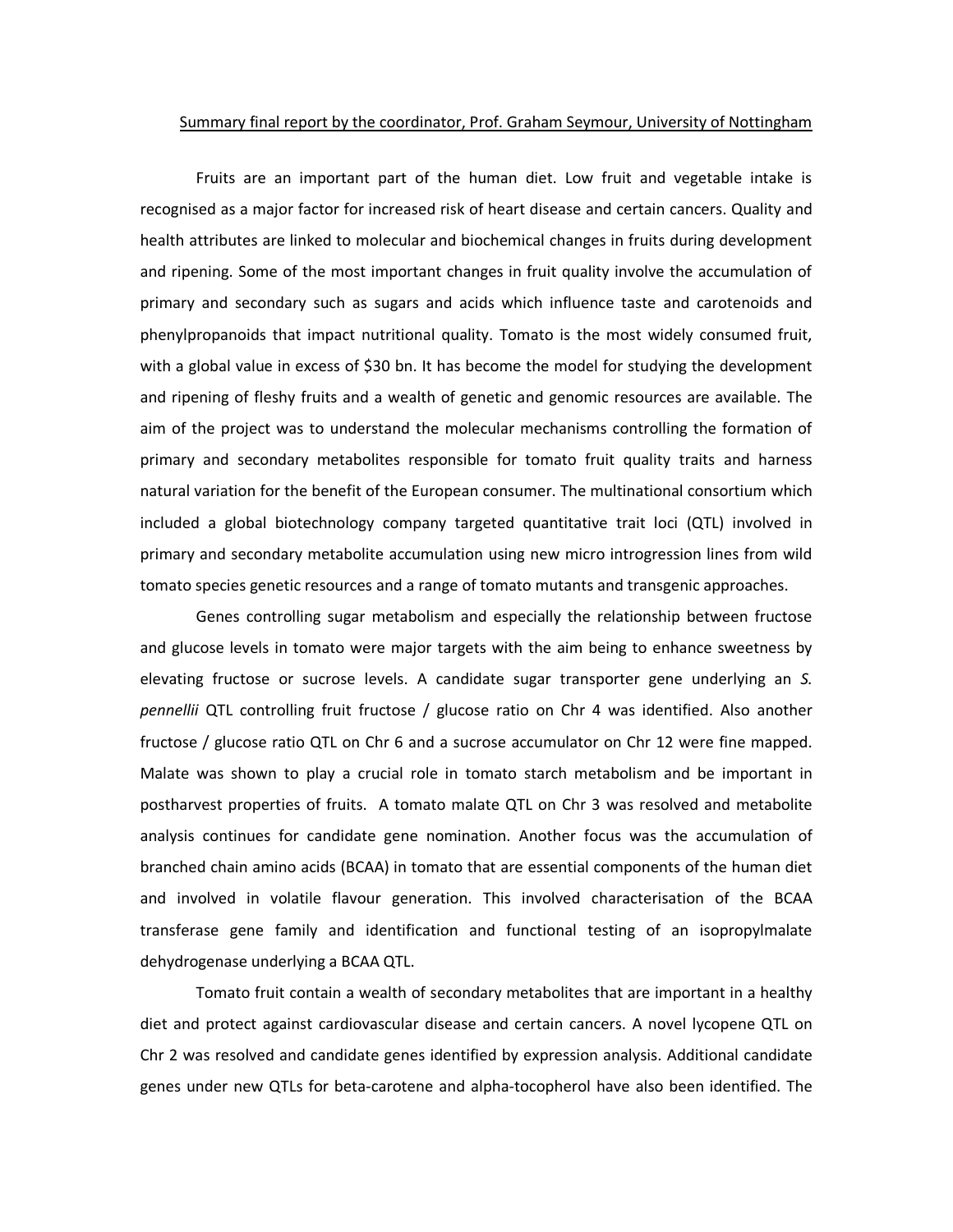project allowed preliminary investigation of substantially enhanced pigment composition of transgenic fruits over expressing regulatory gene linked to *S.pennellii* QTL on Chr 8. A pepper ortholog was identified by the industrial partner. Furthermore comprehensive metabolite database for the *S.pennellii* ILs was generated. The project provided insights into the links between metabolite changes and the higher regulatory network controlling ripening in fruits. The role of the AP2 transcription factor in ripening and its effect on metabolism was established and gene regulatory networks constructed by the partners are now being used to link AP2 to other major ripening transcription factors.

The validation of candidate genes underlying QTL which were identified has begun and the project facilitated development of a Micro-Tom mutant collection and TILLING platform. Candidate gene validation will now continue in a follow-on BBSRC LINK project. Outputs from the work will be of direct benefit to the consumer because several of the metabolite QTL regions are being introgressed into commercial lines by the industrial partner and translation to other fleshy fruit has identified alleles in pepper (sweet and hot) for colour intensity and retention.

## **BBSRC Final Report Questionnaire reorganise as / summary**

1. What were the most significant achievements from this grant? (up to three, no more than 150 words in total).

### Achievements for UoN led tasks within context of larger consortium

1. 113 Chr 2 and 41 Chr 3 marker defined QTL-NILs generated and fruits analysed for metabolomics by other partners. These resources facilitated UoN / Syngenta fruit quality patent (WO2011/051120 AI) and resolution of an important quality QTL Chapman *et al*, (2012).

2. With RHUL, novel lycopene QTL on Chr 2 resolved to 111 kb and candidate gene identified by expression analysis. With Max Planck malate QTL resolved on Chr 3 and metabolite analysis being completed for candidate gene nomination.

3. Substantially enhanced pigment composition of transgenic fruits over expressing regulatory gene from UoN validated by RHUL and linked to an *S.pennellii* QTL on Chr 8. A pepper ortholog was also identified with Syngenta. Joint outputs with RHUL partner were an international patent application WO2012041856 and building on ERANET resources a follow on BBSRC / Syngenta LINK project total value £1.2 M. MS submitted to *Plant Physiology*.

Additional major achievements of consortium: (300 words)

1. A sugar transporter gene underlying a fructose / glucose ratio QTL on Chr 4 was identified by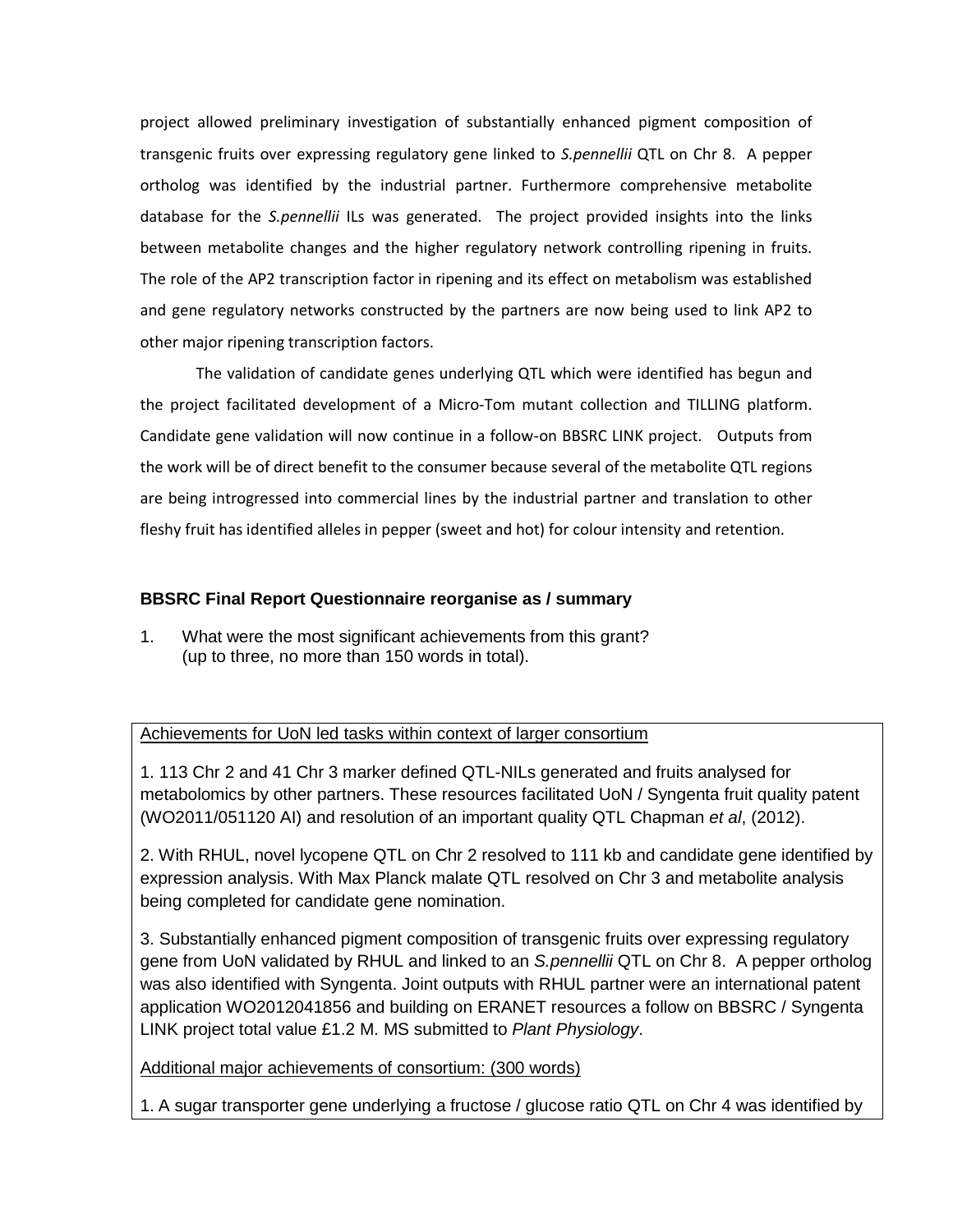the Volcani partner. They also fine mapped further fructose glucose ratio QTL on Chr 6 and a sucrose accumulator on Chr 12 using alleles from various tomato wild species (Publications in preparation).

2. The tomato branched-chain amino acid (BCAA) transferase gene family was characterised by the Max Planck partner. They identified and functionally validated an isopropylmalate dehydrogenase underlying a BCAA QTL (Kochevenko and Fernie, 2011; *J. Exp. Bot*; Kochevenko, et al, 2012. *J. Plant Phys*; Kochevenko, et al, 2012; *Mol Plant*).

3. Identification of candidate genes under QTLs for tocopherol and β-carotene and generation of a comprehensive metabolite database for the *S.pennellii* ILs including construction of correlation network across metabolism and examples focussing on health related isoprenoids formed in tomato fruit by RHUL and UoN partners (Wells et al., 2012. PNAS Submitted for publication).

4. The role of the AP2 transcription factor and its effect on metabolism has been established by the Wageningen partner working also with RHUL and Max Planck (Karlova et al, 2011. *Plant Cell*). UoN, RHUL, Syngenta GRN now being used by UoN and Wageningen to link AP2 to other major ripening Tfs (In preparation).

5. Project has facilitated development of Micro-Tom mutant collection and TILLING platform belonging to INRA partner. TILLING identified mutant lines in 1-hydroxy-2-methyl-2-(E)-butenyl 4-phosphate synthase, geranylgeranyl pyrophosphate synthase 1 and 2, Lin5, mitochondrial malate dehydrogenase, AP2, FUL1, FUL2 and HFP.

6. Syngenta are taking several of the metabolite QTL regions through their gene factory to introgress wild species alleles into commercial lines, e.g beta carotene and flavonoids, with the objective of introducing these traits into commercial practice. Translation to other fleshy fruit has identified alleles in pepper (sweet and hot) for colour intensity and retention.

2. Indicate whether or not the main objectives of this grant were met and, for any which were not met, provide a brief explanation (no more than an average of 50 words for each, no more than 300 words in total).

Main objective was to identify candidate genes under a range of metabolite QTL. This has been achieved. Several candidate genes need to be validated in transgenic plants. Due to the success of TomQML, RHUL and UoN have a follow on LINK grant from Syngenta that will allow selected experiments to be completed.

There are still a number of additional publications and patents to be delivered from this project and these are in preparation. It is important to note, that working with crops, e.g. tomato, which often have a relatively long life cycle in comparison to model systems, almost always means that within the time frame of a standard three years project experimental work can be completed, but then a further 12 months is often required to finish IP capture and subsequent manuscript submission.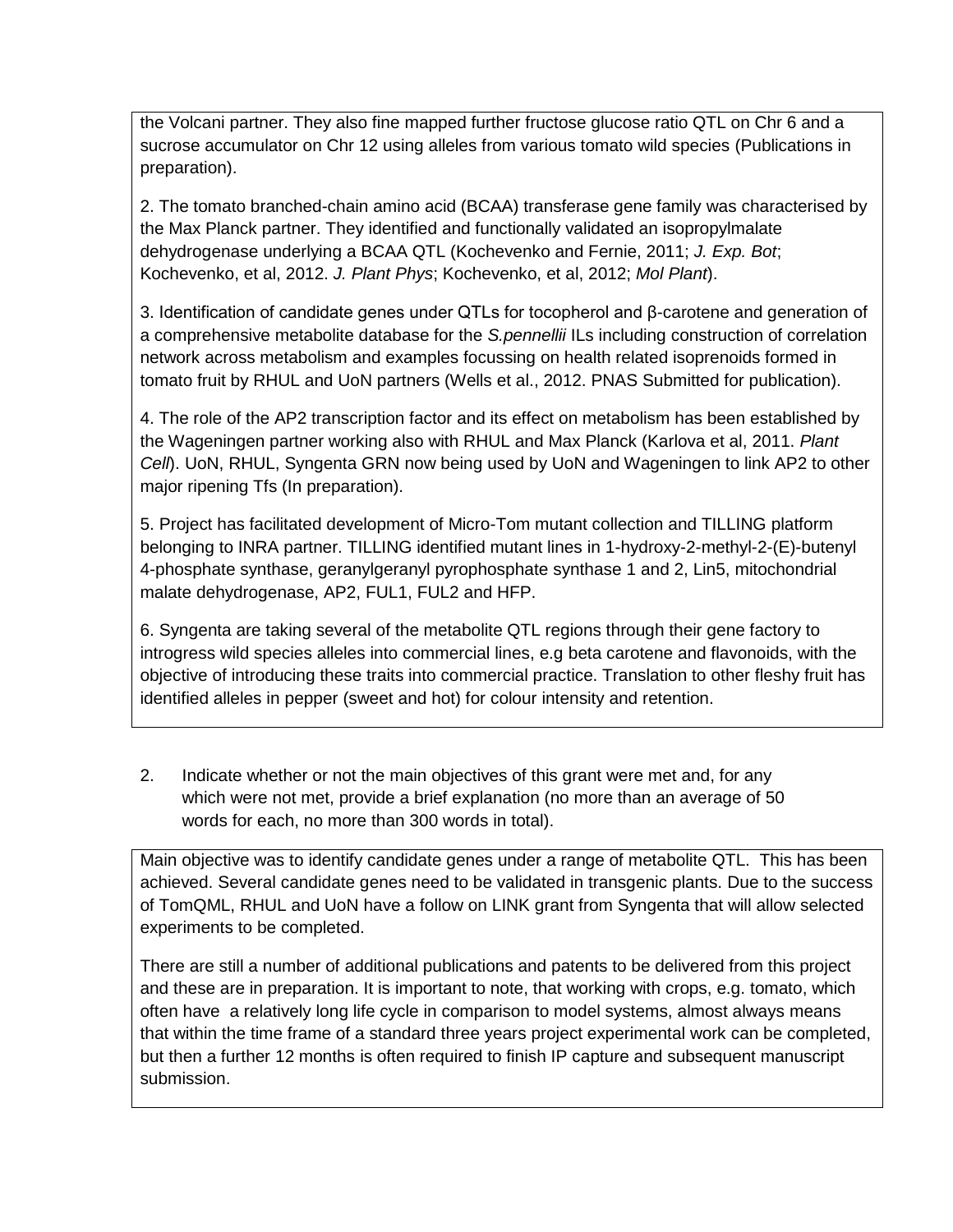The project added to the metabolite profiling expertise in tomato and will substantially extend existing databases at SGN ([http://solgenomics.net/\)](http://solgenomics.net/), the international repository for Solanaceaerelated data.